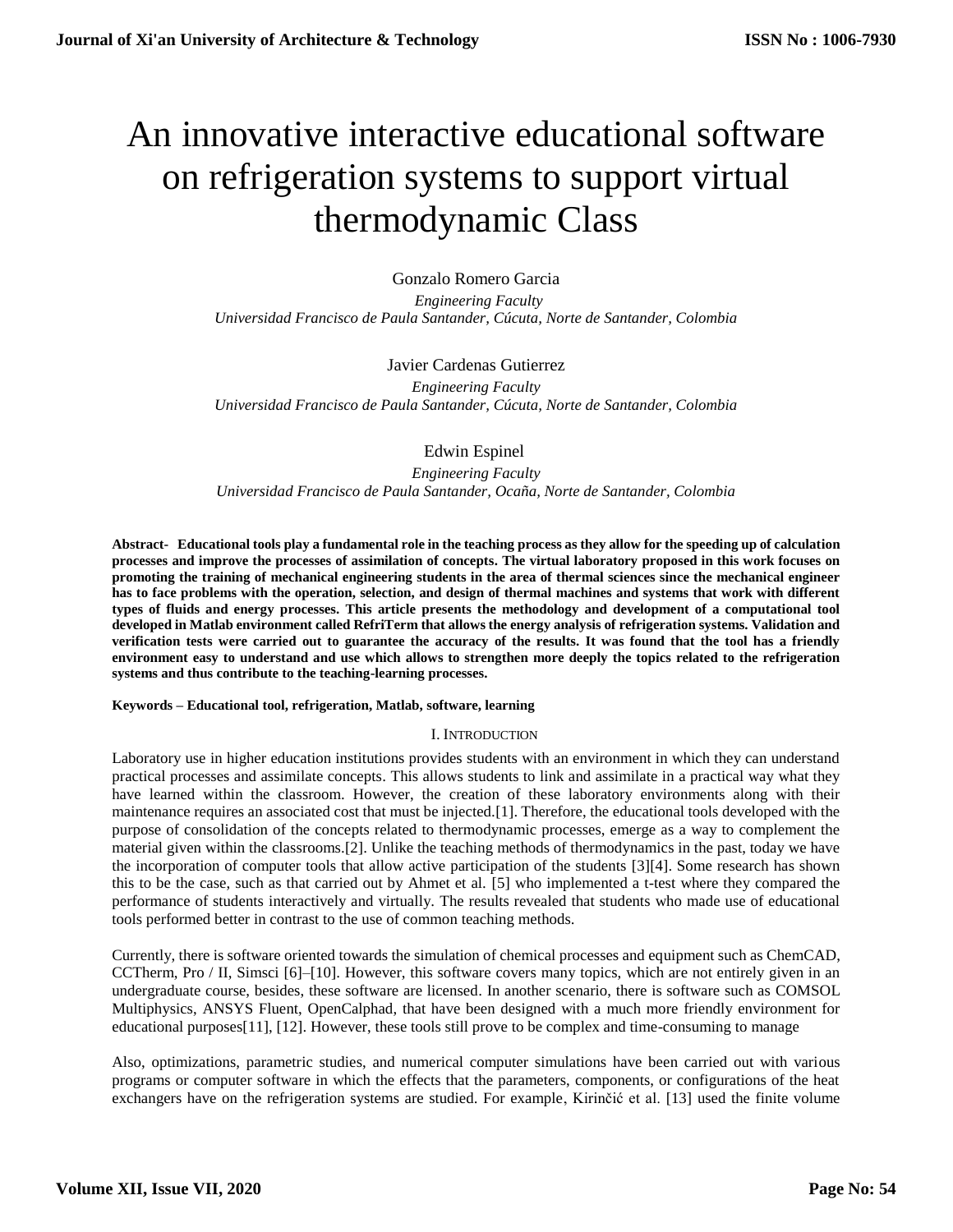method developed in Ansys, to model a heat exchanger, obtaining good agreement with experimental data, which allowed them to determine that this method is adequate to accurately predict the physical phenomena presented in the analyzed exchanger. Similarly, Nayak et al. [14] used the tool ANSYS to verify improvements in the performance and efficiency of heat exchangers, by using red brass as a material for the construction of tubes and shell. Taher et al. [15] analyzed the effect of the different spacing of the helical baffles in five heat exchangers using FLUENT® as a computational tool for simulation, resulting in that for the same mass flow the heat transfer decreases with increasing deflector gaps, similarly, the pressure gradient also decreases.

Other arrangements or modifications of the heat exchangers have been simulated with the use of different software and modeling languages having a good relationship with the experimental data, which facilitates the prediction of properties, events, and characteristics among others. Software is used such as HEXTRAN [16], HTRI [17] [18], SOLIDWORKS Flow Simulation [19], CFD [19]–[22], ANSYS FLUENT [23], GAMBIT [24], languages like Modelica [25], different methods, algorithms, schemes and even software working together to verify different behaviors within the system or to carry out it's total modeling [26]–[28] obtaining excellent results that allow proposing new models or designs of heat exchangers and refrigeration systems. However, this requires detailed knowledge of the phenomena involved in the system, since they are not simple tools to operate that also support the learning process.

On the other hand, there is work related to the development of educational applications-oriented to support the teaching processes in certain subjects at the engineering level. In this group, we find the work done by Diaz et al. [29] who developed a computer tool that allows the study of transient heat transfer. The authors performed a paired sample analysis by performing practical exercises with and without the aid of the tool. The results revealed that the implementation of the tool has a significant effect on the processes of assimilation of the concepts. Similar work was carried out by Zamora et al. [30] who developed an educational application in Matlab to determine the states in the electrical power system. The tool was developed to offer real scenarios in the simulation of this type of system in the electrical engineering courses. Also, Vicéns et al. [31] implemented Matlab to support the teaching processes of engineering students. Gupta et al. [32] developed a teaching-learning tool in Matlab environment to support the comprehension processes in the reading of psychrometric parameters. The results revealed that the use of this type of tool significantly increases the understanding of these processes with respect to conventional methods.

In this work, we present a computational tool developed in Matlab environment focused on the study of refrigeration systems, called RefriTerm. The tool was designed in an easy to use, practical and interactive way that allows strengthening the fundamental concepts of refrigeration systems in thermodynamics courses. Finally, this tool can carry out parametric studies in a fast and exact way of different configurations that have been proposed.

## .II. Methodology

## *2.1 Presentation of the software –*

Figure 1 shows the main window of the tool. In this first scenario, the student can choose which system he wants to study. By default, the software was programmed considering four types of refrigeration system configurations which are widely studied in thermodynamics courses. In addition, the fluid selected for this study is R134a. The software has the main interface as shown in Figure 1, show the main configuration such as Simple Refrigeration Cycle (SRC), Cascade Refrigeration Cycle (CRC), Multi-Stage Refrigeration Cycle (MSRC), and Absorption Refrigeration Cycle (ARC).

The interface shown in Figure 1 consists of an input and output data area, a tabular result display area at the bottom, and the graphical representation of the entire cycle on the right, in addition to buttons for calculating, deleting, and returning to the main window. The cycle in general allows to calculate the ideal steam compression cycle and the real cycle. The following cooling cycles are structured with a similar distribution of the interface by adding special fields according to the characteristics of each one, for example in the absorption cooling cycle the heat provided by the external source is needed or commonly a set of solar panels.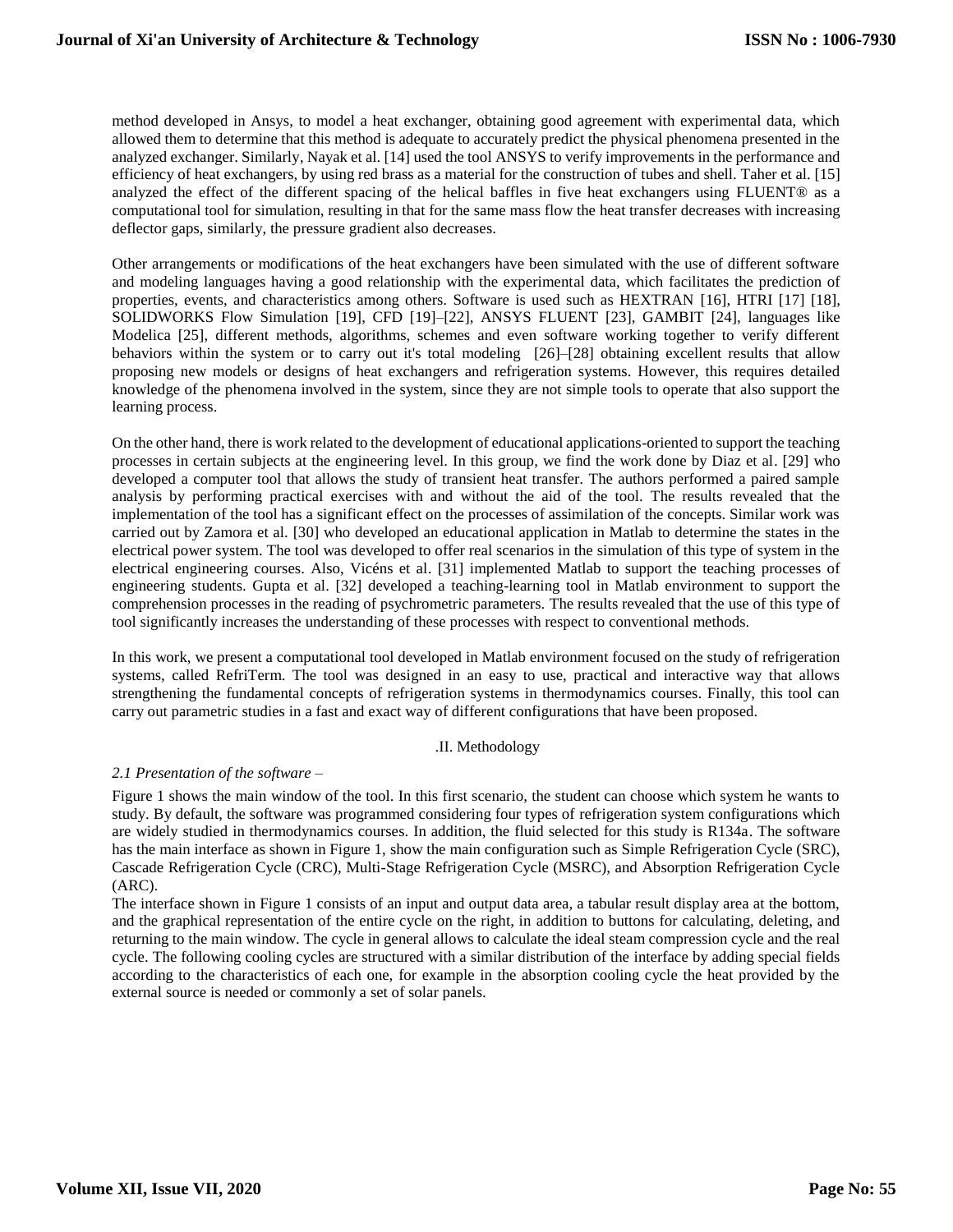| Tek.<br>[≪                               | Refri-term V.1.0 |
|------------------------------------------|------------------|
| C Simple Refrigeration Cycle (SRC)       | Gp               |
| O Cascade Refrigeration Cycle (CRC)      | Exit             |
| O Multi-Stage Refrigeration Cycle (MSRC) | Author           |
| O Absorption Refrigeration Cycle (ARC)   |                  |

Figure 1. Software Interface RefriTerm.

The software has two sections. The first is the panels where the student enters the system simulation input. Then, a second section, which corresponds to the system outputs. The software has the particularity of showing some thermodynamic and physical properties in the points of the system. This allows to see the changes of enthalpy and entropy through a process. In this way, the change in the value of an output parameter affects these properties, and the student will be able to analyze the behavior of the system. Due to the ease of use, the tool can be used in extracurricular time allowing the student to navigate through it and perform case studies proposed by the teacher

Finally, the tool is a very valuable input for teachers, since it allows for the quick development of case studies, which allows for the identification of significant parameters that affect the performance of the system. Consequently, classes will be more dynamic and participatory, facilitating the processes of assimilation of the theoretical foundations in students.

## *2.2. Fundamental equations –*

Figure 2 the diagram representing the simple refrigeration process is shown. Initially, the refrigerant starts from the 1 (Point 1) as superheated steam at the system's low pressure, then passes through the compressor where its pressure is increased through hydraulic work performed by the compressor. During this process, the refrigerant changes its enthalpy and entropy values. Subsequently, the compressed gas (Point 2) enters the condenser where it gives off heat through cooling water. The gas then exits the condenser (Point 3) at its saturation temperature and expands isenthalpic by decreasing its pressure to the evaporating pressure in the expansion valve. In the evaporator, the gas absorbs heat causing it to evaporate to the point 1.



Figure 2. Schematic diagram of the refrigeration cycle (SRC)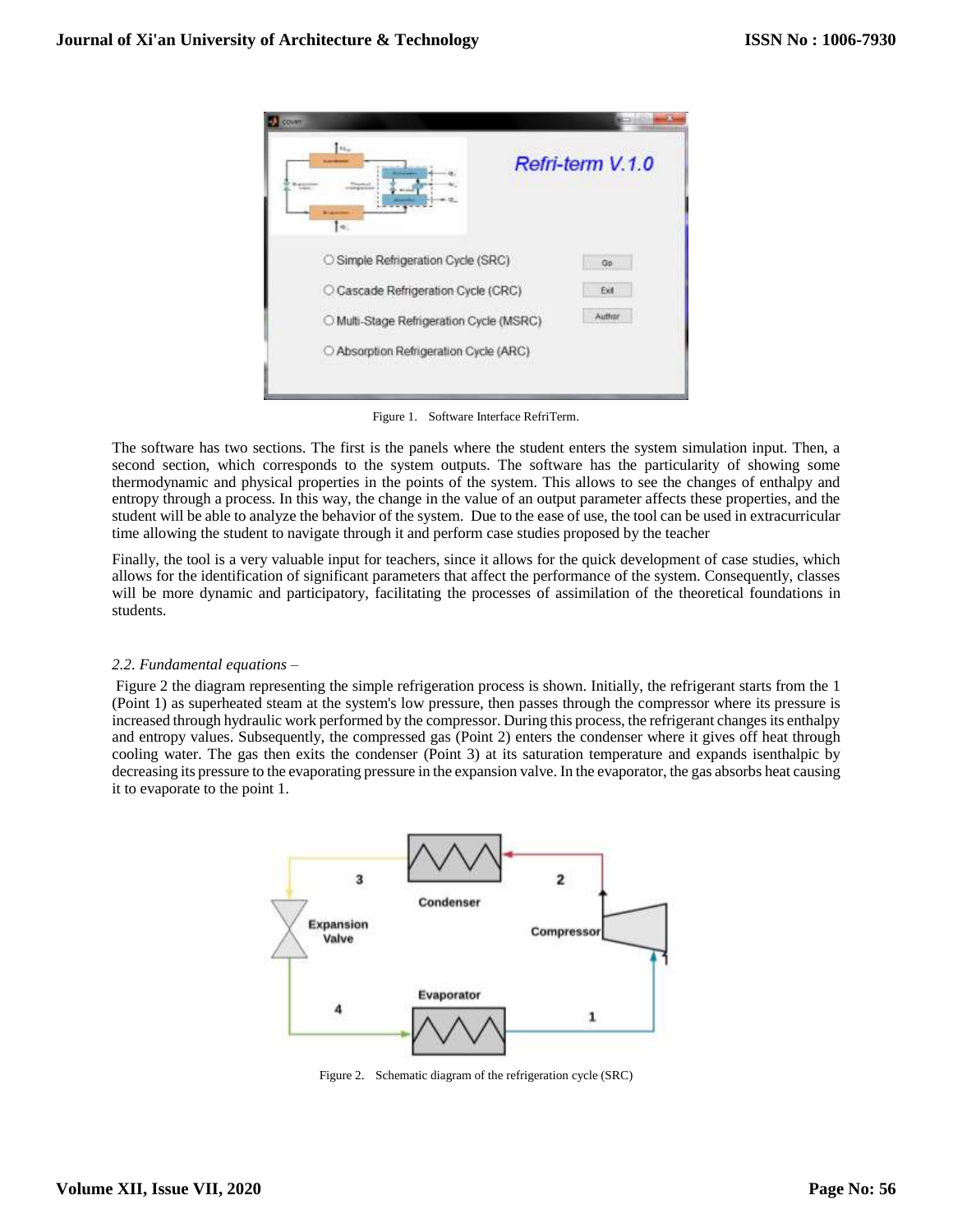The system performance level shown in Figure 2, can be evaluated through the performance ratio (COP), which indicates the amount of heat removed from the system in the evaporator with respect to the amount of power supplied in the compressor, according to the equation (1) [33], [34].

$$
COP = \frac{\dot{Q}_{in}}{\dot{W}_{in}},\tag{1}
$$

where  $\dot{Q}_{in}$  is the amount of heat removed from the system, and  $\dot{W}_{net}$  is the amount of power supplied to the system. Equation (1), can be rewritten in terms of hot and cold source temperature according to equation (2).

$$
COP = \frac{T_{L} \Delta S}{(T_{H} - T_{L}) \Delta S} = \frac{T_{L}}{(T_{H} - T_{L})} = \frac{1}{T_{H}/T_{L} - 1}.
$$
\n(2)

On the other hand, there are situations where the compression ratio is very high, efficiency is reduced and the compressor starts to deteriorate little by little. These ratios are very high when the evaporation temperature is very low compared to the condensation temperature. The solution to this problem is to compress the gas in several stages. The use of a heat exchanger to join two cycles (Step 1 and Step 2), decreases the gas discharge temperature and increases efficiency, as shown in Figure 3.



Figure 3. Schematic diagram of the Multi-Stage Refrigeration Cycle (MSRC

Therefore, the system performance coefficient can be rewritten according to equation (5).

$$
COP = \frac{\dot{Q}_{in}}{\dot{W}_{Step 1} + \dot{W}_{Step 2}},
$$
\n(3)

of the equation (3),  $\dot{Q}_{in}$  is the heat absorbed in the evaporator,  $\dot{W}_{Step 1}$  and  $\dot{W}_{Step 2}$  are the powers supplied on compressors one and two respectively. By observing that the heat given off by the Step A is equal to the one transferred to the Step B, the energy conservation equation for the heat exchanger as a function of mass flows can be expressed as (4).

$$
\dot{m}_A(h_2 - h_3) = \dot{m}_B(h_5 - h_8),\tag{4}
$$

of the equation (4), mass flows can be directly related to the variation of enthalpy between stages according to the equation (5).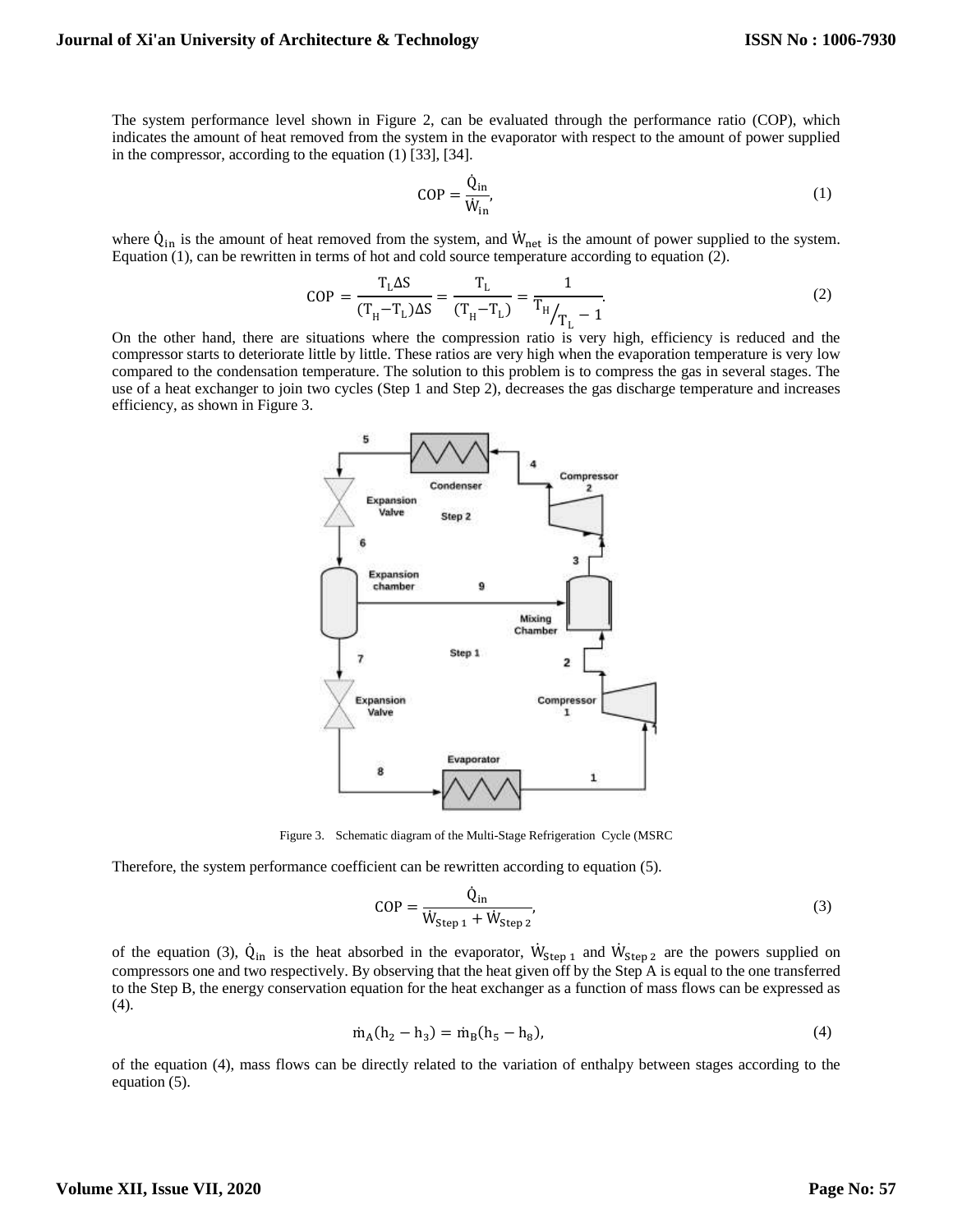$$
\frac{\dot{m}_A}{\dot{m}_B} = \frac{(h_5 - h_8)}{(h_2 - h_3)}.
$$
\n(5)

Compressors are devices that increase the pressure of the fluid by raising its temperature. In this process, it can be considered adiabatic, and changes in kinetic and potential energy are not taken into account, see Figure 4.



Figure 4. Energy balance of the compressor

Figure 4 shows an input current to the control volume, and a power supplied The efficiency of the compressor is defined as the amount of hydraulic work performed in relation to the amount of energy supplied, according to equation (6).

$$
n = \frac{\dot{m}(h_2 - h_1)}{\dot{W}_{in}}\tag{6}
$$

On the other hand, Figure 3 shows the schematic diagram of the condenser. By applying an energy balance to the control volume, the amount of heat yielded can be obtained according to the equation (7)



Figure 5. Condenser energy balance

in the condenser the working fluid gives off heat to the cooling substance (water or air) until it reaches its saturation state, the process is carried out in an isobaric way.

$$
\dot{m}h_1 = \dot{Q}_{\text{Cond}} + \dot{m}h_2 \tag{7}
$$

where m is mass flow of the coolant. Similarly, Figure 6 shows the energy balance applied to the evaporator, which can be expressed as the equation (8)



Figure 6. Evaporator energy balance

In the evaporator, the working fluid absorbs heat from the cooling medium, causing a temperature rise. The phase change of the substance occurs at a constant temperature and constant pressure.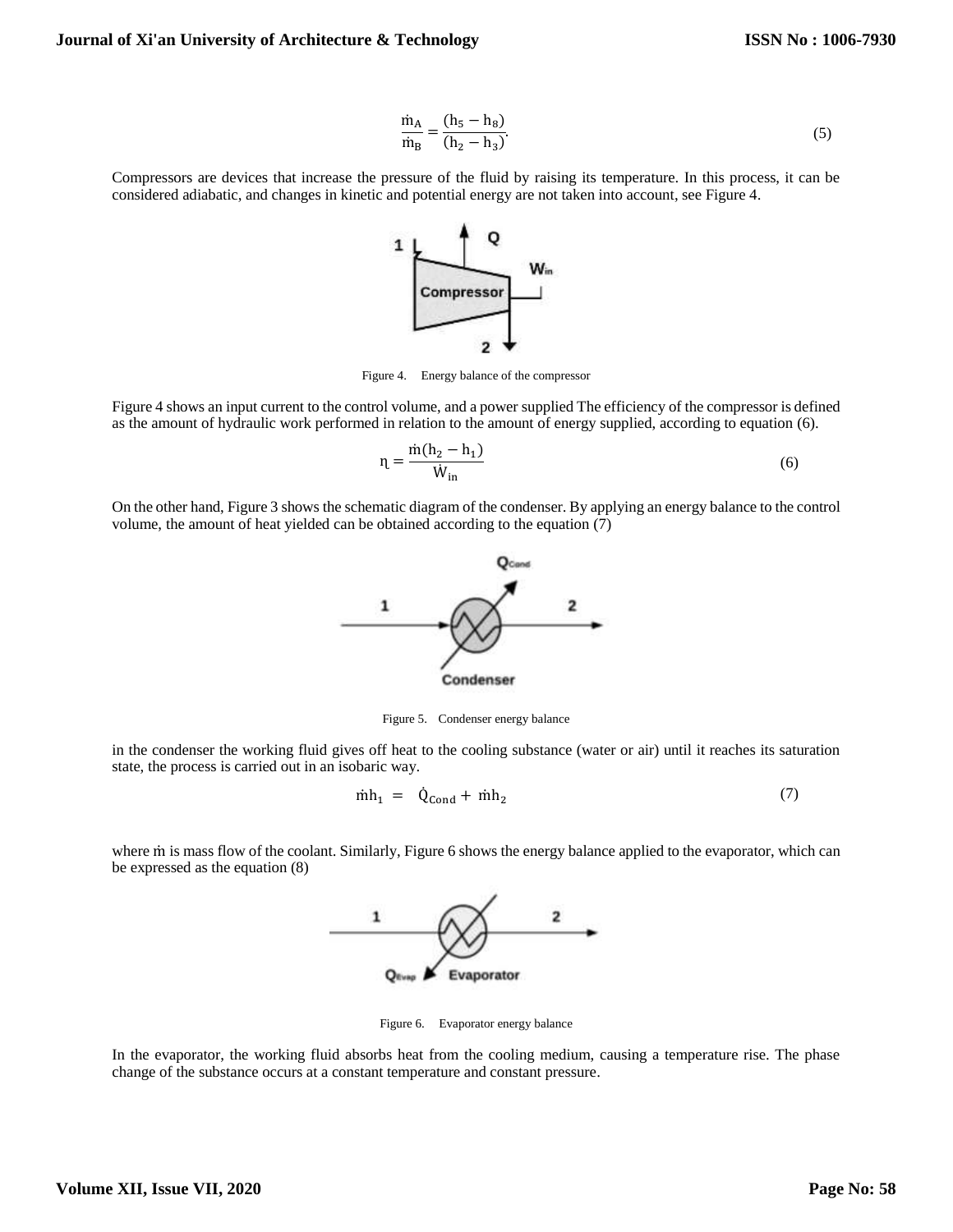$$
\dot{m}h_1 + \dot{Q}_{Evap} = \dot{m}h_2 \tag{8}
$$

#### III. RESULTS AND DISCUSSION

In this section, validation tests of the tool are performed. This is achieved through a comparison between the results obtained from calculations made by undergraduate students of Mechanical Engineering based on textbooks, and those obtained by the tool. The analyses are performed for each of the proposed configurations

## *3.1. Validation of the software RefriTerm* –

To corroborate the computational tool developed, a comparative analysis was made between the results obtained when performing problems manually and comparing the data obtained with the data thrown by RefriTerm. Table 1 shows the comparison of data for exercise 11-15 in the book of thermodynamics Cengel.

|              | Table 1. Software validation results |               |               |
|--------------|--------------------------------------|---------------|---------------|
|              | Enthalpy $\lceil kJ/kg \rceil$       |               |               |
| <b>State</b> | GUI                                  | <b>Manual</b> | Error $(\% )$ |
|              | 236.970                              | 236.97        | 0.0000        |
|              | 278.973                              | 278.93        | 0.0154        |
|              | 101.595                              | 101.61        | 0.0147        |

|  |  |  |  | Figure 7 shows the results produced by the tool in the validation process. |  |
|--|--|--|--|----------------------------------------------------------------------------|--|
|  |  |  |  |                                                                            |  |



Figure 7. Case one simulation results, software RefriTerm

#### *3.2 Compressor case study*

To verify the effectiveness of the software the same type of simple process was performed but with different data to observe the variation of the error with different combinations of data, Table 2 shows the validation results.

|              | Table 2. Second tool validation case |        |               |
|--------------|--------------------------------------|--------|---------------|
|              | Enthalpy $\lceil kJ/kg \rceil$       |        |               |
| <b>State</b> | GUI                                  | Manual | Error $(\% )$ |
|              | 244.46                               | 244.46 | 0.0000        |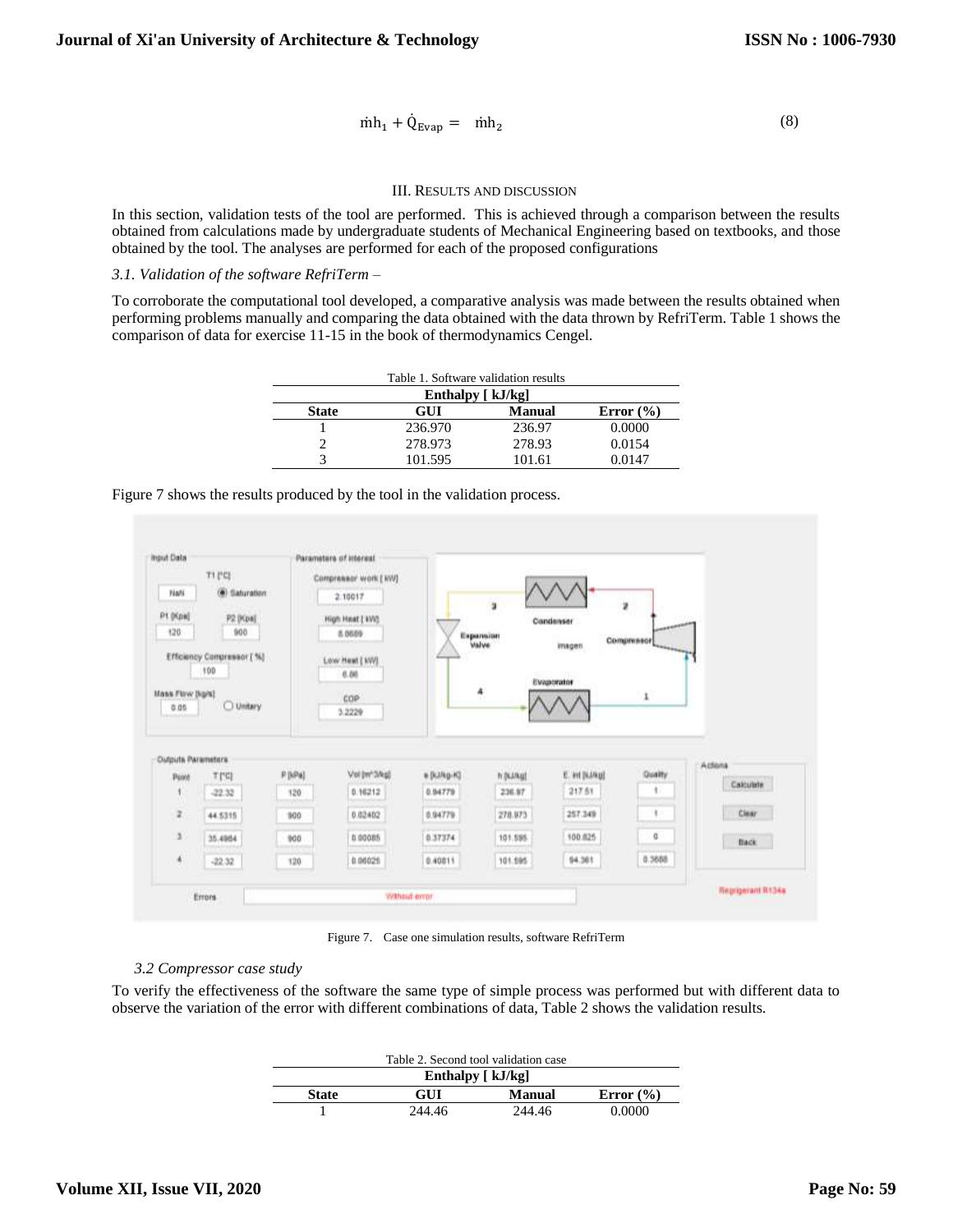

Figure 8. Case two simulation results, software RefriTerm

In both cases, errors of less than 2 hundredths of a unit were obtained for the enthalpies, which indicates that it is a safe tool in the calculation of thermodynamic properties of substances and therefore the calculation of the system parameters will be consistent.

#### *3.3 Multi-stage error testing*

By adding multiple stages to the calculation made by the program, you expose yourself to an increased error in final stages, because any deviation will increase exponentially from one stage to another.

|                | Enthalpy $\lceil kJ/kg \rceil$ |               |               |
|----------------|--------------------------------|---------------|---------------|
| <b>State</b>   | <b>GUI</b>                     | <b>Manual</b> | Error $(\% )$ |
|                | 234.44                         | 234.44        | 0.0000        |
| 2              | 271.405                        | 271.40        | 0.0018        |
| 3              | 269.13                         | 262.40        | 2.5647        |
| $\overline{4}$ | 287.292                        | 287.28        | 0.0041        |
|                | 127.2                          | 127.22        | 0.0157        |
|                | 81.4958                        | 81.51         | 0.0174        |

Table 3. Comparison of the results of the two-stage refrigeration cycle

As expected for enthalpy three (h3) We obtained an error higher than 2.5% due to the chain deviation of this cycle, but in general, the error between stages remained at hundredths of an error for the other stages.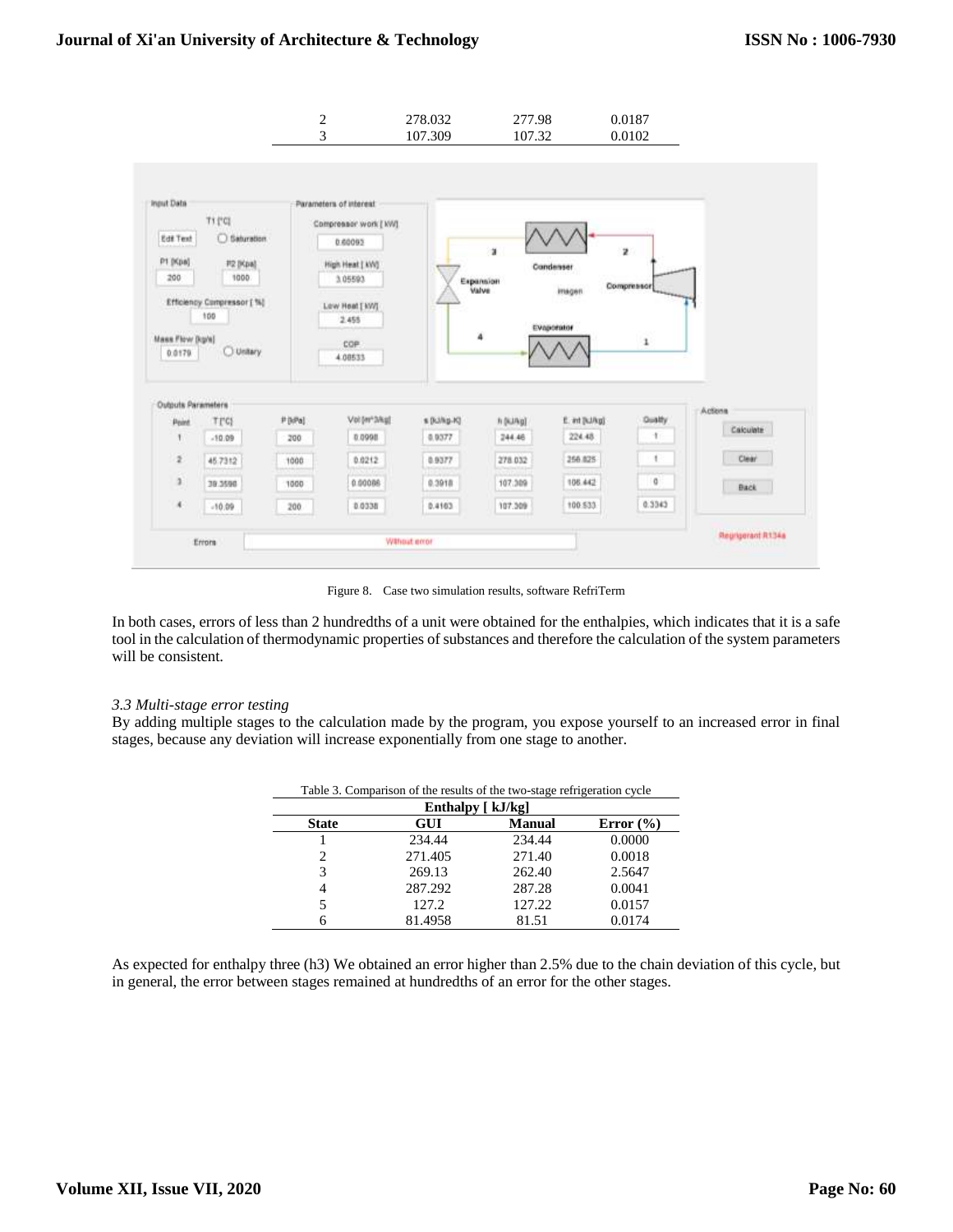| Wout Date          |                              |                        |                         |             |              | Engansert                      | Grenderson<br>Sing Z |                     |  |
|--------------------|------------------------------|------------------------|-------------------------|-------------|--------------|--------------------------------|----------------------|---------------------|--|
|                    | 71,742                       |                        | Perameters of interest  |             | <b>COLLA</b> |                                |                      |                     |  |
| 52.28              | C Gaturation                 |                        | Compressor 1 work [ MN] | 6.9071      |              |                                |                      | ×                   |  |
|                    | Compression Ratio 1          | n.                     |                         |             |              | <b>Experision</b><br>sharriser | ۰                    |                     |  |
|                    | Compression Ratio 2          | $\ddot{x}$             | Compressor 2 work ( KW) | 4,6403      |              |                                | inager               | <b>Mining</b>       |  |
|                    | Efficiency Compressor 1 (%). | 100                    | High Heat [ kW]         | 40,822      |              |                                | <b>Block</b>         | <b>Clivewrokens</b> |  |
|                    | Efficiency Congresser 21%L   | 100                    | Low Heat [ KVI]         | 28,5787     | <b>Will</b>  |                                |                      | ×<br>Compressor     |  |
|                    | <b>Mass Flow [kg/s]</b>      | 8.25                   | cor                     | 2.4965      | ×            | <b>Capaciniston</b>            |                      |                     |  |
|                    |                              | C untary               |                         |             |              |                                |                      |                     |  |
|                    |                              |                        |                         |             |              | ۰                              | Еминовине            | x                   |  |
|                    |                              | P (kPa)                | Val (er 3/kg)           | a during KI | h (k.Wa)     | E. Vd [kJ/kg]                  | Gualty               |                     |  |
| Point              | TI'GI<br>26.37               | 100                    | $-1.1921$               | 0.95123     | 254.44       | 215.19                         | ×                    | Actions             |  |
| ž                  | 30.6088                      | 401                    | 0.6301                  | 0.98183     | 271,405      | 249,740                        |                      | Dear<br>Calculate   |  |
| 3                  | 20.0058                      | 600                    | 0.0356                  | 0.94420     | 269.13       | 247.744                        |                      |                     |  |
| ٠                  | 61,5863                      | <b>LEISTER</b><br>1480 | 0.01517                 | 0.94288     | 207.292      | 266,051                        |                      |                     |  |
| t                  | 12,1003                      | 1400                   | 010000.0                | 0.463014    | 127.2        | 125, 625                       | ű.                   |                     |  |
| e                  | 21.55                        | 608                    | 0.00927                 | 0.463014    | 127.2        | 121,638                        | 0.2525               |                     |  |
|                    | 21.5431                      | 400                    | 0.000819                | 6.507944    | 81,4958      | <b>COLOR</b><br>81.0049        | <b>Auto Ser</b><br>ä |                     |  |
| Outputs Parameters | $-26.37$                     | 101                    | 0.05744                 | 0.332087    | 81,4958      | 75.7541                        | 0.2957               |                     |  |

**Figure 1**. Simulation result of case three RefriTerm software.

With the proposed software we calculated the heat removed, the heat delivered to the environment, the work done by the compressors, the mass flow of some cycles, and the COP, obtaining an error range of [0, 0.44] % in all the applications that the program counts.

Besides, a client-server environment was designed for the SICVI-567 platform, taking into account aspects such as friendliness and ease of interaction so that the student has a learning environment, in addition to creating the third virtual course in the SICVI-567 platform, as well as the two existing subjects that are university courses and citizen culture.

There was a great acceptance by the students towards the virtual laboratory as a complementary tool. The LVs are tools that promise a great contribution to the development of the subjects and in the significant learning of the students, besides saving of money for the institutions that do not have the facilities nor the budget to adapt and to maintain expensive equipment. In the course of thermodynamics, laboratory practices are not carried out because it is not contemplated in the content of the program, the students suggest that this virtual tool be gradually included and taken as part of the subject. Also, there was an increase in the capacity of solving problems and a better understanding of the concepts in the sample of the students who carried out and shared the practical guide of the laboratory.

## IV.CONCLUSION

In this work, an educational tool was developed that allows the analysis of the energy performance of cooling systems considering different configurations, called "RefriTerm". The program was developed in Matlab environment which allowed to solve the different fundamental equations of mass and energy balances of each one of the components involved in the studied configurations. Besides, the software was subjected to verification and validation tests through typical textbook exercises to guarantee a good simulation

The results obtained showed that the tool can be used suitably since it fits to exercises found in most thermodynamics textbooks related to the analysis of cooling systems. As far as pedagogical aspects are concerned, RefriTerm is accurate and produces quickly which facilitates the process of assimilation of concepts related to the subject. Also, it allows the student to identify different simulation parameters that allow them to generate case studies and thus identify those variables that have a significant impact on the system.

Finally, the teacher can use this tool to increase the speed of calculation and provide more flexibility and objectivity when performing analysis. Besides, the tool can be used from any computer which allows the accessibility of the student at any time for its study and thus be able to deepen the topics given in classes given by the teacher.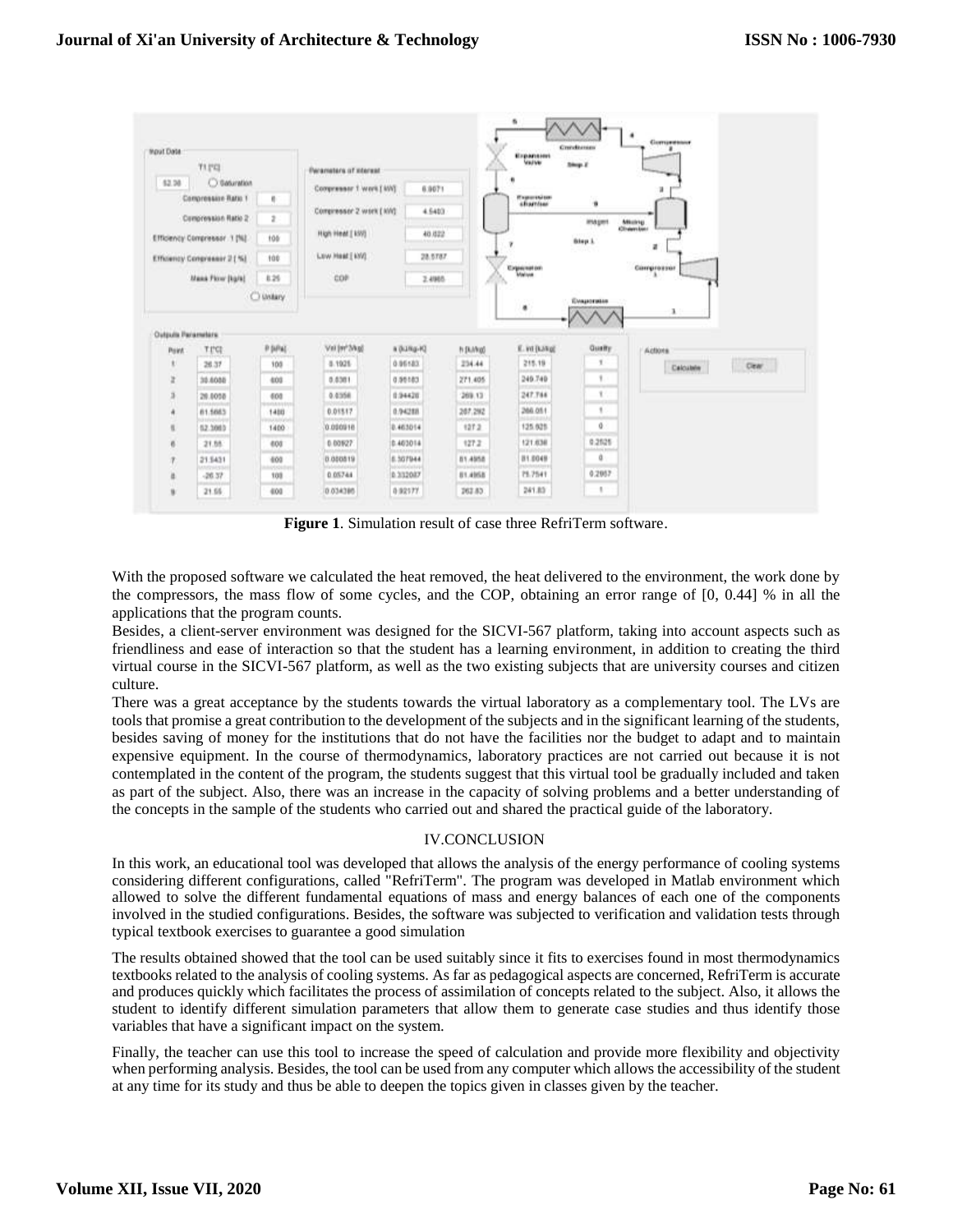#### REFERENCES

- [1] D. Ibrahim, "Engineering simulation with MATLAB: improving teaching and learning effectiveness," Procedia Comput. Sci., vol. 3, pp. 853– 858, 2011, doi: https://doi.org/10.1016/j.procs.2010.12.140.
- [2] G. Ekaterina, B. Anastasya, and G. Ksenya, "Sociocultural Competence Training in Higher Engineering Education: The Role of Gaming Simulation," Procedia - Soc. Behav. Sci., vol. 166, pp. 339–343, 2015, doi: https://doi.org/10.1016/j.sbspro.2014.12.533.
- [3] N. Mulop, K. M. Yusof, and Z. Tasir, "A Review on Enhancing the Teaching and Learning of Thermodynamics," Procedia Soc. Behav. Sci., vol. 56, pp. 703–712, 2012, doi: https://doi.org/10.1016/j.sbspro.2012.09.706.
- [4] L. Fowler, J. Armarego, and M. Allen, "CASE Tools: Constructivism and its Application to Learning and Usability of Software Engineering Tools," Comput. Sci. Educ., vol. 11, no. 3, pp. 261–272, 2001, doi: 10.1076/csed.11.3.261.3835.
- [5] A. Gurses, C. Dogar, and K. Gunes, "A New Approach for Learning: Interactive Direct Teaching Based Constructivist Learning (IDTBCL)," Procedia - Soc. Behav. Sci., vol. 197, pp. 2384–2389, 2015, doi: https://doi.org/10.1016/j.sbspro.2015.07.296.
- [6] W. Li, B. Song, X. Li, and Y. Liu, "Modelling of vacuum distillation in a rotating packed bed by Aspen," Appl. Therm. Eng., vol. 117, pp. 322–329, 2017, doi: https://doi.org/10.1016/j.applthermaleng.2017.01.046.
- [7] H.-M. Lorenz, D. Otte, D. Staak, and J.-U. Repke, "Plant-wide Process Improvement in Cooperation of Mathematical Optimization using the MIPT Algorithm in ChemCADTM," in 24th European Symposium on Computer Aided Process Engineering, vol. 33, J. J. Klemeš, P. S. Varbanov, and P. Y. Liew, Eds. Elsevier, 2014, pp. 1099–1104.
- [8] S. J. M. Cartaxo, P. F. G. Silvino, and F. A. N. Fernandes, "Transient analysis of shell-and-tube heat exchangers using an educational software," Educ. Chem. Eng., vol. 9, no. 3, pp. e77–e84, 2014, doi: https://doi.org/10.1016/j.ece.2014.05.001.
- [9] C. H. Chong, "Chapter 7 Basics of Process Simulation With SimSci PRO/II," in Chemical Engineering Process Simulation, D. C. [Yee Foo], N. Chemmangattuvalappil, D. K. S. Ng, R. Elyas, C.-L. Chen, R. D. Elms, H.-Y. Lee, I.-L. Chien, S. Chong, and C. H. Chong, Eds. Elsevier, 2017, pp. 139–155.
- [10] R. F. Brito, S. R. Carvalho, and S. M. M. [Lima E. Silva], "Experimental investigation of thermal aspects in a cutting tool using comsol and inverse problem," Appl. Therm. Eng., vol. 86, pp. 60–68, 2015, doi: https://doi.org/10.1016/j.applthermaleng.2015.03.083.
- [11] E. Barbero and M. Shahbazi, "Determination of Critical Energy Release Rates for Discrete Damage Mechanics Analysis in ANSYS," Theor. Appl. Fract. Mech., 2017, doi: 10.1016/j.tafmec.2017.05.016.
- [12] B. Sundman et al., "The OpenCalphad thermodynamic software interface," Comput. Mater. Sci., vol. 125, pp. 188–196, Dec. 2016, doi: 10.1016/j.commatsci.2016.08.045.
- [13] A. T. M. Kirinčić and K. Lenić, "Numerical investigation and experimental validation of heat transfer in a small size shell and tube heat exchanger," Eng. REWIEW, vol. 37, no. 2, pp. 122–133, 2017.
- [14] V. M. K. Nayak and P. Harishchandra, "Numerical Investigation & Comparative analysis of admiralty brass and red brass for a Shell and Tube Heat Exchanger," in in International Conference on Emerging Trends in Mechanical Sciences, 2015.
- [15] F. N. Taher, S. Z. Movassag, K. Razmi, and R. T. Azar, "Baffle space impact on the performance of helical baffle shell and tube heat exchangers," Appl. Therm. Eng., vol. 44, pp. 143–149, 2012, doi: https://doi.org/10.1016/j.applthermaleng.2012.03.042.
- [16] R. Serth and T. Lestina, Process Heat Transfer: Principles, aplications and Rules of Thumb, Second Edi. USA: Acаdemic Prеss, Oxford, 2014.
- [17] P. Dave, P. R. Hinsu, and K. A. Mordiya, "Thermal Analysis of Shell & Tube Heat Exchanger by using HTRI," Int. J. Adv. Eng. Res. Dev., vol. 2, pp. 367–370, 2015.
- [18] S. K. Patel and A. M. Mavani, "SHELL & TUBE HEAT EXCHANGER THERMAL DESIGN WITH OPTIMIZATION OF MASS FLOW RATE AND BAFFLE," Int. J. Adv. Eng. Res. Stud., vol. 2, pp. 130–135, 2012.
- [19] A. S. Ambekar, R. Sivakumar, N. Anantharaman, and M. Vivekenandan, "CFD simulation study of shell and tube heat exchangers with different baffle segment configurations," Appl. Therm. Eng., vol. 108, pp. 999–1007, 2016, doi: https://doi.org/10.1016/j.applthermaleng.2016.08.013.
- [20] M. M. [Aslam Bhutta], N. Hayat, M. H. Bashir, A. R. Khan, K. N. Ahmad, and S. Khan, "CFD applications in various heat exchangers design: A review," Appl. Therm. Eng., vol. 32, pp. 1–12, 2012, doi: https://doi.org/10.1016/j.applthermaleng.2011.09.001.
- [21] D. Singh, D. J. Pandey, and D. A. Tiwari, "CFD Analysis of a Shell and Tube Heat Exchanger Using Different Header Sections," Int. J. Res. Aeronaut. Mech. Eng., vol. 4, pp. 1–10, 2016.
- [22] I. K. E. Pal, J. B. Joshi, and N. Maheshwari, "CFD simulations of shell-side flow in a shell-and-tube type heat exchanger with and without baffles," Chem. Eng. Sci., vol. 143, pp. 314–340, 2016.
- [23] A. El Maakoul et al., "Numerical comparison of shell-side performance for shell and tube heat exchangers with trefoil-hole, helical and segmental baffles," Appl. Therm. Eng., vol. 109, pp. 175–185, 2016, doi: https://doi.org/10.1016/j.applthermaleng.2016.08.067.
- [24] J. Yang and W. Liu, "Numerical investigation on a novel shell-and-tube heat exchanger with plate baffles and experimental validation," Energy Convers. Manag., vol. 101, pp. 689–696, 2015, doi: https://doi.org/10.1016/j.enconman.2015.05.066.
- [25] K. Assaf, A. Zoughaib, and D. Clodic, "Modelica-based modelling and simulation of dry-expansion shell-and-tube evaporators working with alternative refrigerant mixtures," Int. J. Refrig., vol. 34, no. 6, pp. 1471–1482, 2011, doi: https://doi.org/10.1016/j.ijrefrig.2011.03.010.
- [26] M. J. Hosseini, M. Rahimi, and R. Bahrampoury, "Experimental and computational evolution of a shell and tube heat exchanger as a PCM thermal storage system," Int. Commun. Heat Mass Transf., vol. 50, pp. 128–136, 2014, doi: https://doi.org/10.1016/j.icheatmasstransfer.2013.11.008.
- [27] A. J. Parry, P. C. Eames, and F. B. Agyenim, "Modeling of Thermal Energy Storage Shell-and-Tube Heat Exchanger," Heat Transf. Eng., vol. 35, no. 1, pp. 1–14, 2014, doi: 10.1080/01457632.2013.810057.
- [28] G. B. Leoni, T. S. Klein, and R. de A. Medronho, "Assessment with computational fluid dynamics of the effects of baffle clearances on the shell side flow in a shell and tube heat exchanger," Appl. Therm. Eng., vol. 112, pp. 497–506, 2017, doi: https://doi.org/10.1016/j.applthermaleng.2016.10.097.